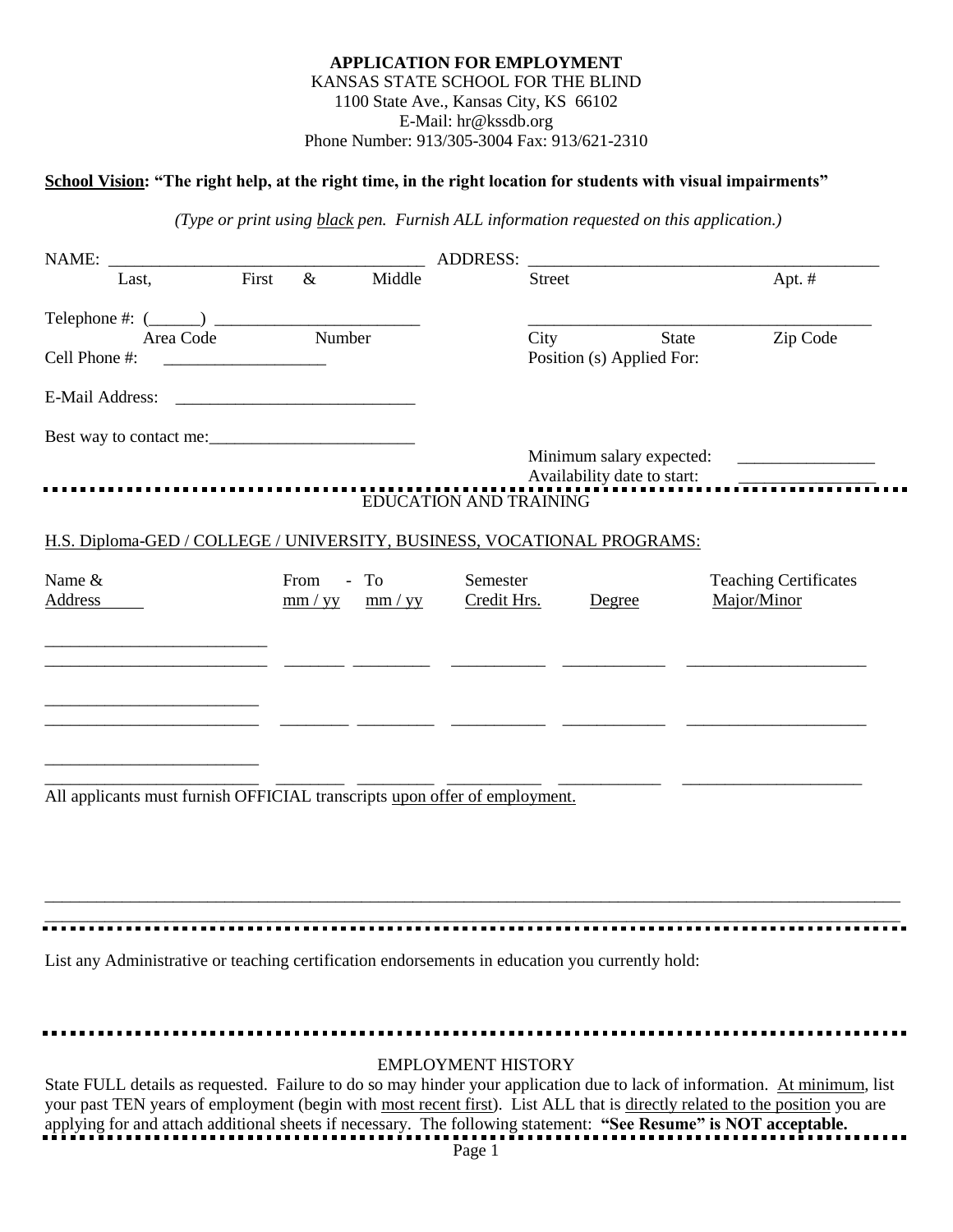| <b>Street</b><br>City<br>Zip Code<br>State<br>Telephone #: $(\_\_)$<br>$mm / yy$ mm/yy<br>Number<br>Area Code<br>Per Hour<br>Last Salary:<br>Supervisor's Name:<br>First, Last<br>Describe your duties:<br>Did you supervise? $No$<br>Why did you leave?<br>City<br>State<br><b>Street</b><br>Zip Code<br>Telephone #: $(\_\_)$<br>From: $\frac{1}{mm / yy}$ To: $\frac{1}{mm / yy}$<br>Number<br>Area Code<br>Per Hour<br>Supervisor's Name:<br>Last Salary:<br>First, Last<br>Describe your duties:<br>Did you supervise? $NO$<br>Why did you leave?<br>Street<br>City<br>State<br>Zip Code<br>Telephone #: $(\_\_)$ $\_\_$<br>From: $\frac{1}{\text{mm}/yy}$ To: $\frac{1}{\text{mm}/yy}$<br>Number<br>Area Code<br>Per Hour<br>First, Last<br>Describe your duties:<br>Did you supervise? $No$<br>Why did you leave? |  |                 |
|--------------------------------------------------------------------------------------------------------------------------------------------------------------------------------------------------------------------------------------------------------------------------------------------------------------------------------------------------------------------------------------------------------------------------------------------------------------------------------------------------------------------------------------------------------------------------------------------------------------------------------------------------------------------------------------------------------------------------------------------------------------------------------------------------------------------------|--|-----------------|
|                                                                                                                                                                                                                                                                                                                                                                                                                                                                                                                                                                                                                                                                                                                                                                                                                          |  |                 |
|                                                                                                                                                                                                                                                                                                                                                                                                                                                                                                                                                                                                                                                                                                                                                                                                                          |  |                 |
|                                                                                                                                                                                                                                                                                                                                                                                                                                                                                                                                                                                                                                                                                                                                                                                                                          |  |                 |
|                                                                                                                                                                                                                                                                                                                                                                                                                                                                                                                                                                                                                                                                                                                                                                                                                          |  |                 |
|                                                                                                                                                                                                                                                                                                                                                                                                                                                                                                                                                                                                                                                                                                                                                                                                                          |  | Per Month/Hour? |
|                                                                                                                                                                                                                                                                                                                                                                                                                                                                                                                                                                                                                                                                                                                                                                                                                          |  |                 |
|                                                                                                                                                                                                                                                                                                                                                                                                                                                                                                                                                                                                                                                                                                                                                                                                                          |  |                 |
|                                                                                                                                                                                                                                                                                                                                                                                                                                                                                                                                                                                                                                                                                                                                                                                                                          |  |                 |
|                                                                                                                                                                                                                                                                                                                                                                                                                                                                                                                                                                                                                                                                                                                                                                                                                          |  |                 |
|                                                                                                                                                                                                                                                                                                                                                                                                                                                                                                                                                                                                                                                                                                                                                                                                                          |  |                 |
|                                                                                                                                                                                                                                                                                                                                                                                                                                                                                                                                                                                                                                                                                                                                                                                                                          |  |                 |
|                                                                                                                                                                                                                                                                                                                                                                                                                                                                                                                                                                                                                                                                                                                                                                                                                          |  |                 |
|                                                                                                                                                                                                                                                                                                                                                                                                                                                                                                                                                                                                                                                                                                                                                                                                                          |  |                 |
|                                                                                                                                                                                                                                                                                                                                                                                                                                                                                                                                                                                                                                                                                                                                                                                                                          |  |                 |
|                                                                                                                                                                                                                                                                                                                                                                                                                                                                                                                                                                                                                                                                                                                                                                                                                          |  | Per Month/Hour? |
|                                                                                                                                                                                                                                                                                                                                                                                                                                                                                                                                                                                                                                                                                                                                                                                                                          |  |                 |
|                                                                                                                                                                                                                                                                                                                                                                                                                                                                                                                                                                                                                                                                                                                                                                                                                          |  |                 |
|                                                                                                                                                                                                                                                                                                                                                                                                                                                                                                                                                                                                                                                                                                                                                                                                                          |  |                 |
|                                                                                                                                                                                                                                                                                                                                                                                                                                                                                                                                                                                                                                                                                                                                                                                                                          |  |                 |
|                                                                                                                                                                                                                                                                                                                                                                                                                                                                                                                                                                                                                                                                                                                                                                                                                          |  |                 |
|                                                                                                                                                                                                                                                                                                                                                                                                                                                                                                                                                                                                                                                                                                                                                                                                                          |  |                 |
|                                                                                                                                                                                                                                                                                                                                                                                                                                                                                                                                                                                                                                                                                                                                                                                                                          |  |                 |
|                                                                                                                                                                                                                                                                                                                                                                                                                                                                                                                                                                                                                                                                                                                                                                                                                          |  |                 |
|                                                                                                                                                                                                                                                                                                                                                                                                                                                                                                                                                                                                                                                                                                                                                                                                                          |  |                 |
|                                                                                                                                                                                                                                                                                                                                                                                                                                                                                                                                                                                                                                                                                                                                                                                                                          |  | Per Month/Hour? |
|                                                                                                                                                                                                                                                                                                                                                                                                                                                                                                                                                                                                                                                                                                                                                                                                                          |  |                 |
|                                                                                                                                                                                                                                                                                                                                                                                                                                                                                                                                                                                                                                                                                                                                                                                                                          |  |                 |
|                                                                                                                                                                                                                                                                                                                                                                                                                                                                                                                                                                                                                                                                                                                                                                                                                          |  |                 |
|                                                                                                                                                                                                                                                                                                                                                                                                                                                                                                                                                                                                                                                                                                                                                                                                                          |  |                 |
|                                                                                                                                                                                                                                                                                                                                                                                                                                                                                                                                                                                                                                                                                                                                                                                                                          |  |                 |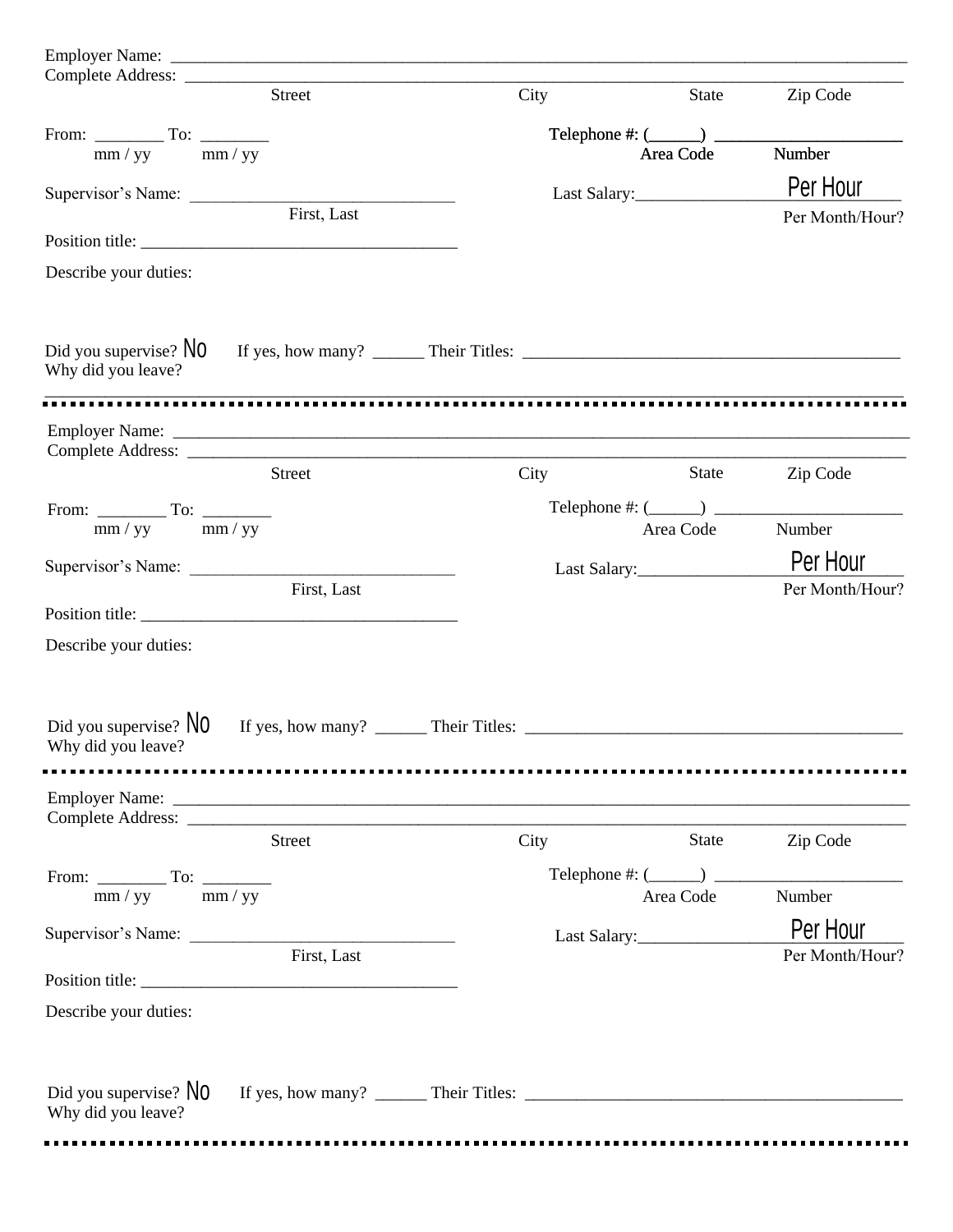| <b>Street</b>                                                                                                                                                                                                                  | City | State                                    | Zip Code        |
|--------------------------------------------------------------------------------------------------------------------------------------------------------------------------------------------------------------------------------|------|------------------------------------------|-----------------|
|                                                                                                                                                                                                                                |      | Telephone #: $(\_\_)$ $\_\_$             |                 |
| $mm / yy$ mm/yy                                                                                                                                                                                                                |      | Area Code                                | Number          |
| Supervisor's Name:                                                                                                                                                                                                             |      |                                          | Per Hour        |
| First, Last                                                                                                                                                                                                                    |      |                                          | Per Month/Hour? |
| Position title:                                                                                                                                                                                                                |      |                                          |                 |
| Describe your duties:                                                                                                                                                                                                          |      |                                          |                 |
| Did you supervise? $N_0$<br>Why did you leave?                                                                                                                                                                                 |      |                                          |                 |
|                                                                                                                                                                                                                                |      |                                          |                 |
|                                                                                                                                                                                                                                |      |                                          |                 |
| <b>Street</b>                                                                                                                                                                                                                  | City | State                                    | Zip Code        |
|                                                                                                                                                                                                                                |      | Telephone #: $(\_\_\_\_\_)$ $\_\_\_\_\_$ |                 |
| $mm / yy$ mm/yy                                                                                                                                                                                                                |      | Area Code                                | Number          |
|                                                                                                                                                                                                                                |      | Last Salary:                             | Per Hour        |
| First, Last                                                                                                                                                                                                                    |      |                                          | Per Month/Hour? |
| Position title:                                                                                                                                                                                                                |      |                                          |                 |
| Describe your duties:                                                                                                                                                                                                          |      |                                          |                 |
|                                                                                                                                                                                                                                |      |                                          |                 |
| Did you supervise? $No$<br>Why did you leave?                                                                                                                                                                                  |      |                                          |                 |
|                                                                                                                                                                                                                                |      |                                          |                 |
| Employer Name: Name: Name: Name: Name: Name: Name: Name: Name: Name: Name: Name: Name: Name: Name: Name: Name: Name: Name: Name: Name: Name: Name: Name: Name: Name: Name: Name: Name: Name: Name: Name: Name: Name: Name: Nam |      |                                          |                 |
| Complete Address:<br><b>Street</b>                                                                                                                                                                                             | City | <b>State</b>                             | Zip Code        |
|                                                                                                                                                                                                                                |      |                                          |                 |
| From: $\frac{1}{mm / yy}$ To: $\frac{1}{mm / yy}$                                                                                                                                                                              |      | Telephone #: $(\_\_\_\_\_)$<br>Area Code | Number          |
|                                                                                                                                                                                                                                |      |                                          | Per Hour        |
| Supervisor's Name:<br>First, Last                                                                                                                                                                                              |      |                                          | Per Month/Hour? |
| Position title:                                                                                                                                                                                                                |      |                                          |                 |
| Describe your duties:                                                                                                                                                                                                          |      |                                          |                 |
| Did you supervise? NO<br>Why did you leave?                                                                                                                                                                                    |      |                                          |                 |
|                                                                                                                                                                                                                                |      |                                          |                 |